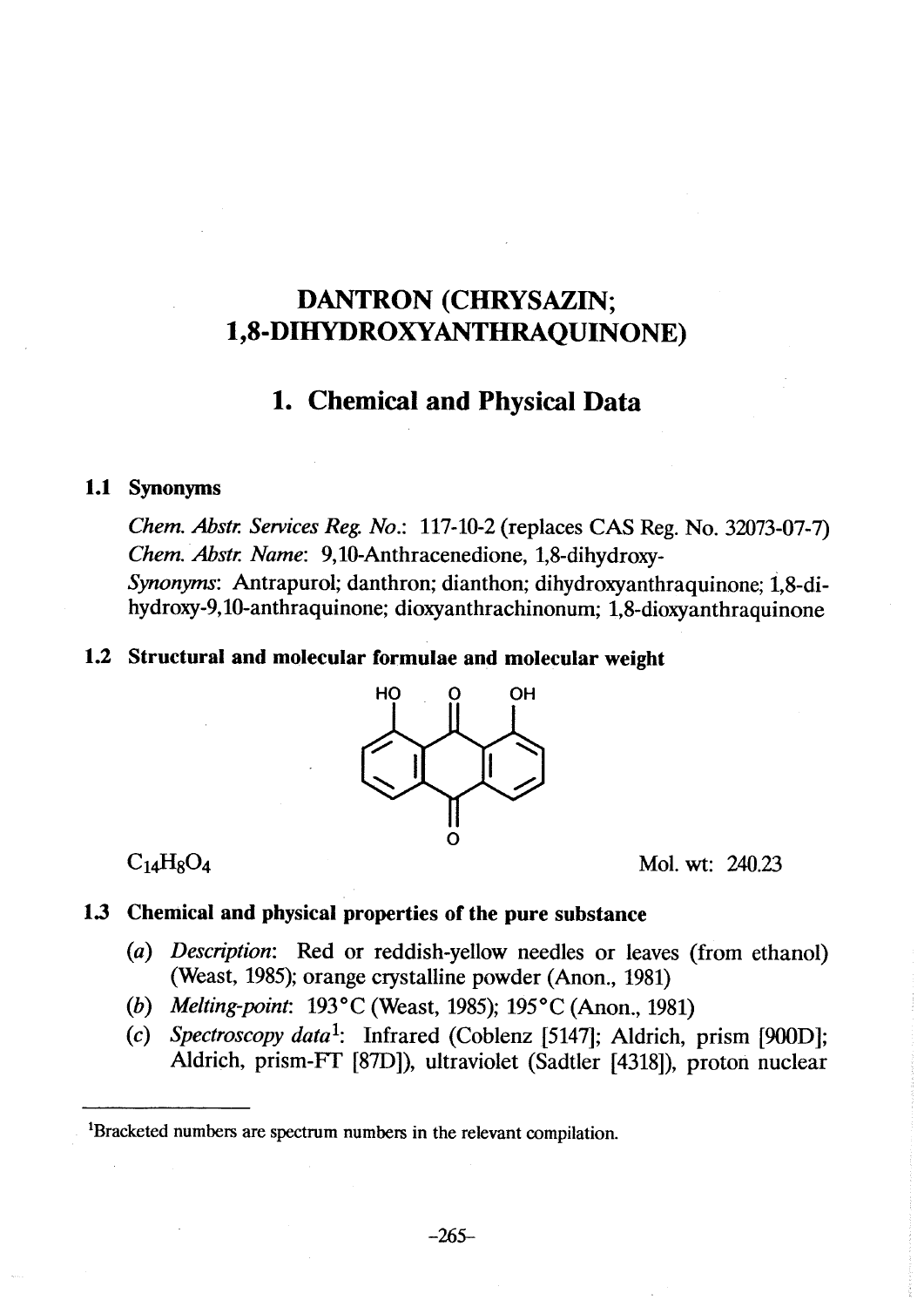magnetic resonance (Aldrich (91B)) and mass (Aldermaston (195)) spectral data have been reported (Sadtler Research Laboratories, 1980; Pouchert, 1981, 1983, 1985; Weast & Astle, 1985).

(d) Solubility: Very soluble in aqueous alkali hydroxides; soluble in acetone, chloroform, diethyl ether and ethanol; almost insoluble in water (Enviro Control, 1981; Weast, 1985)

#### i.4 Technical products and impurities

Trade Names: Altan; Antrapurol; Bancon; Benno; DanSunate D; Danthron; Diaquone; Dionone; Dorban; Dorbane; Duolax; Fructines-Vichy; Istin; Istizin; Julax; Laxanorm; Laxans; Laxanthreen; Laxenta; Laxipur; Laxipurin; Modane; Neokutin S; Pastomin; Prugol; Roydan; Scatron D; Solven; Unilax; Zwitsalax

The following trade names are those of multi-ingredient preparations containing dantron: Agarol Capsules; Coloxyl; Dorbanate; Dorbanex; Dorbantyl; Doss; Doxidan; Normax (Reynolds, 1989).

Dantron is available commercially at a purity of 95-99% (Aldrich Chemical Co., 1988; Lancaster Synthesis Ltd, 1988; Sigma Chemical Co., 1988).

# 2. Production, Occurrence, Use and Analysis

#### 2.1 Production and occurrence

#### (a) Production

Dantron has been prepared by several processes, including the alkaline hydrolysis of 1,8-dinitroanthraquinone, the caustic fusion of 1,8-anthraquinonedisulfonic acid, the diazotization of 1,8-diaminoanthraquinone followed by hydrolysis of the bisdiazo compound, the acid hydrolysis of 1,8-dimethoxyanthraquinone in glacial acetic acid-sulfuric acid, the alkaline hydrolysis of 1,8-anthraquinonedisulfonic acid using calcium oxide, and the reaction of 1,8-dinitroanthraquinone with sodium formate or potassium formate (Michalowicz, 1981).

In 1987, US manufacturers voluntarily withdrew production of all human drug products containing dantron (Anon., 1987).

Dantron is synthesized in the Federal Republic of Germany, India, Japan, Poland, the UK and the USA (Chemical Information Services Ltd, 1989-90).

#### (b) Natural occurrence

Dantron has been isolated from dried leaves and stems of Xyris semifuscata harvested in Madagascar (Fournier et al., 1975). Dantron is the basic structure of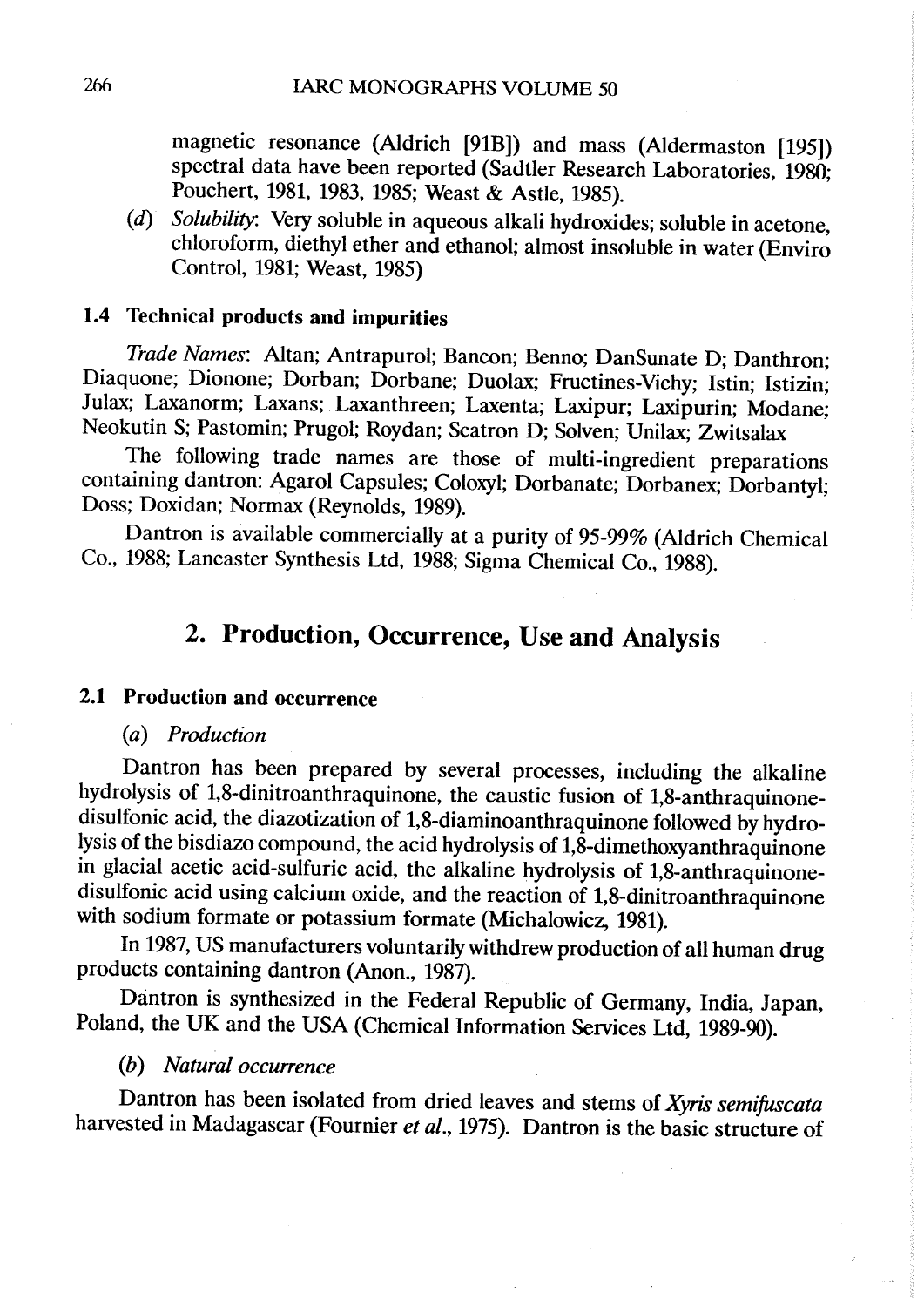the aglycones of naturally occurring laxative glycosides, in, e.g.,  $Cassia$  (senna),  $Aloe$ . Rheum and Rhamnus (cascara) species (Baars et al., 1976; Reynolds, 1989).

Dantron has been identified in larvae of the elm-leaf beetle, *Pyrrhalta luteola*. The presence of a mixure of anthraquinones and anthrones was suggested to be a means of protection from predators, and these compounds appear to be biosynthesized by the insect (Howard et al., 1982).

#### 2.2 Use

Dantron has been widely used since the beginning of this century as a laxative and as an intermediate for dyes (Enviro Control, 1981; Michalowicz, 1981).

#### 2.3 Analysis

Dantron can be determined in pharmaceutical preparations by high-performance liquid chromatography with ultraviolet detection (Wurster & Upadrashta, 1986) and by fluorimetry (Miler & Danielson, 1987). It has been determined in urine and faeces by gas chromatography with flame ionization detection (Baars  $et$ al., 1976) and in urine by gas chromatography with mass spectrometry (Kok  $\&$ Faber, 1981) and high-performance liquid chromatography with fluorimetry (Miller & Danielson, 1987).

# 3. Biological Data Relevant to the Evaluation of **Carcinogenic Risk to Humans**

#### 3.1 Carcinogenicity studies in animals

#### (a) Oral administration

Mouse: A group of 20 male C3H/HeN mice, eight weeks of age, was fed dantron (commercial grade; no impurity detected on thin-Iayer chromatography) at 20 mg/kg diet for 540 days, at which time the experiment was terminated. A group of 20 untreated male mice served as controls. Hepatocellular adenomas were found in 9/17 treated and 5/19 control mice. Hepatocellular carcinomas were found in 4/17 treated mice (all also had adenomas), an incidence that was significantly different ( $p < 0.05$ ; Fisher exact test) from that in controls (0/19). Adenomatous [polypoid] hyperplasia, occasionally associated with dysplastic changes, was observed in the caecum of 17/17 treated mice and in the remainder of the colon of 5/17 treated mice, but not in controls (Mori et al., 1986).

Rat: A group of 18 male ACI rats, eight weeks of age, was fed dantron [purity unspecified) at 10 000 mg/kg diet for 16 months. A group of 15 untreated males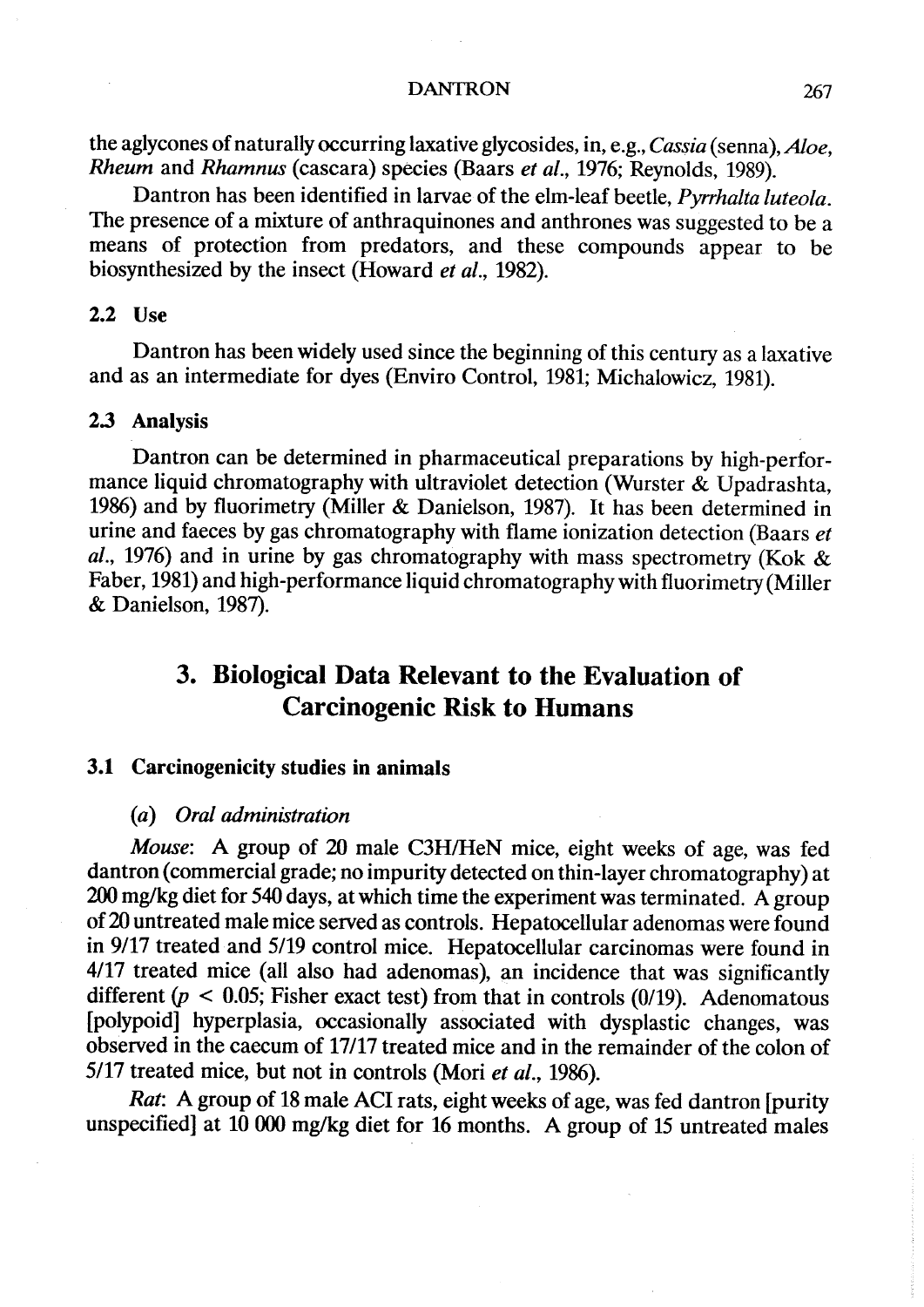served as controls. Twelve treated and 14 untreated rats survived more than one year. Nine tumours of the large intestine were found in 7112 treated rats (three adenomas and four adenocarcinomas ( $p < 0.02$ ) of the colon and two adenomas of the caecum). ln addition, focal epithelial hyperplasia was observed frequently in the mucosa of the colon and caecum of treated rats with and without intestinal tumours. No intestinal tumour or hyperplastic lesion was found in the 14 controls (Mori et al., 1985).

#### (b) Administration with knwn carcinogens

Mouse: In a two-stage carcinogenesis experiment, a group of 20 female ICR/Ha Swiss mice, seven weeks of age, received a single skin application of 7,12-dimethylbenz[a]anthracene at 20  $\mu$ g in 0.1 ml acetone, followed two weeks later by applications three times a week of commercial-grade dantron at  $170 \mu$ g in 0.1 ml acetone. A control group of 20 female mice received only skin applications of. dantron at  $170 \mu$ g in 0.1 ml acetone three times a week. Median survival time of animals in both groups was greater than 490 days, when the experiment was terminated. No skin tumour was found in either group (Segal et al., 1971).

Rat: ln a two-stage carcinogenicity study, groups of 30 male Sprague-Dawley rats, 50 days of age, received a single subcutaneous injection of 1,2-dimethylhydrazine (DMH) at 150 mg/kg bw. After one week they were fed dantron (purity,  $\approx$  97%) at 0, 600 or 2400 mg/kg diet; the average daily intakes were approximately 30 and 60 mg/kg bw. After 26 weeks, all animaIs were killed. Two additional groups of 30 male rats received either no treatment or were given the diet with the higher concentration of dantron alone. There was no significant difference in mean body weight gain between treated and control animals. In the rats treated with DMH plus dantron, the combined incidences of intestinal adenomas and adenocarcinomas were  $4/30$  in the low-dose and  $2/30$  in the high-dose group. The incidences of intestinal adenocarcinomas were 0/30 in untreated controls, 0/30 in the group treated with dantron alone and 2/30 in the group treated with DMH alone. The difference in tumour incidence between animaIs treated with DMH alone and DMH plus dantron was not significant (Sjöberg et al., 1988)

#### 3.2 Other relevant data

#### (a) Exerimental sytems

#### $(i)$  Absorption, distribution, excretion and metabolism

Male Wistar rats were given the sodium salt of dantron intravenously at 4.8, 22 or 58  $\mu$ mol/kg [1.2, 5.3 or 14 mg/kg] bw or at 120  $\mu$ mol/kg [28.8 mg/kg] bw by gastric tube. Metabolites identified in the bile and urine following administration byeither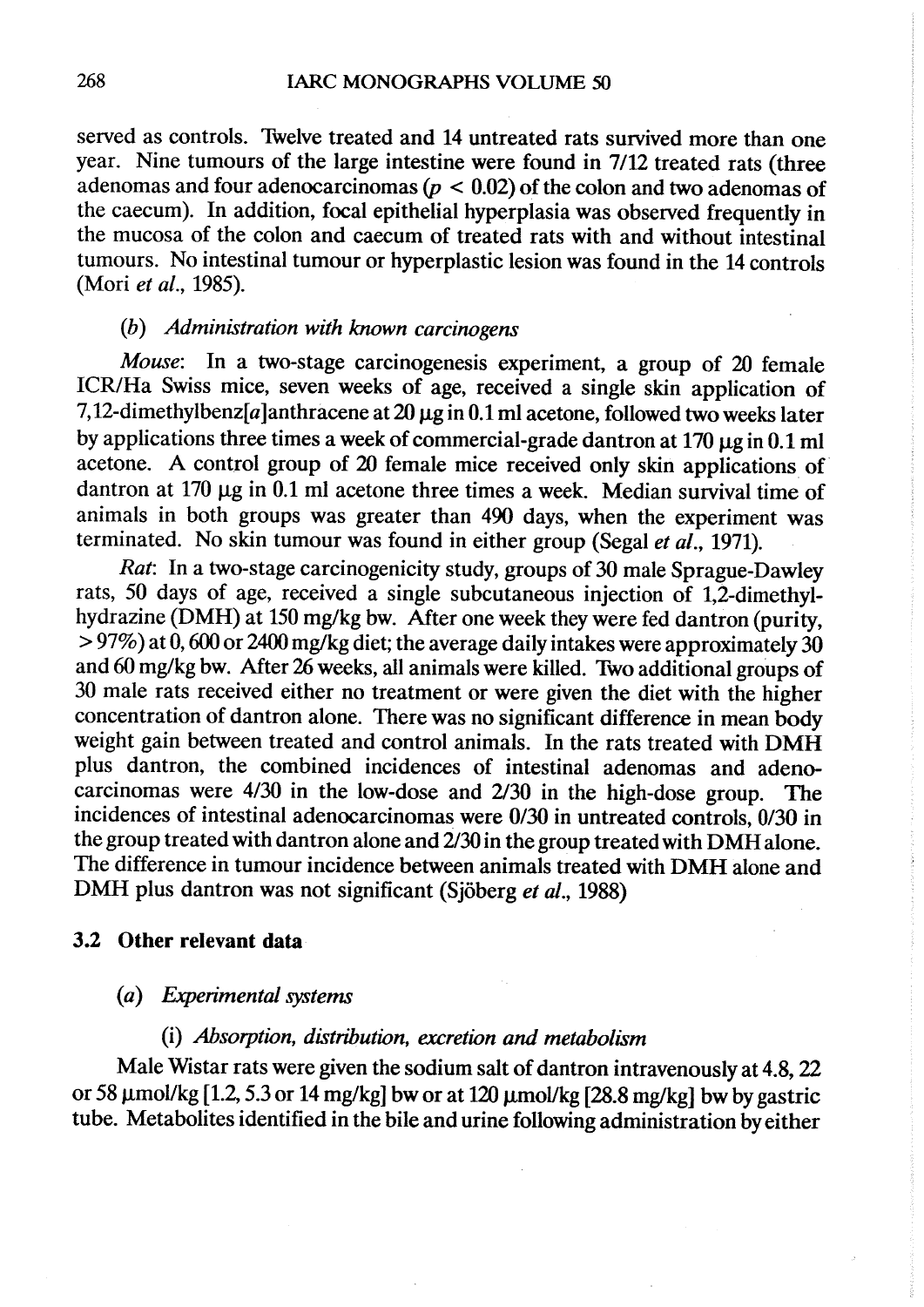route included the monosulfate, ß-glucuronide and other unidentified metabolites. Following intravenous administration, about  $80\%$  of the dantron conjugates in bile were excreted after 1 h; the dose fractions found after 5 h represented about 20%. 30% and 40% of the low-; intermediate- and high-dose levels, respectively. The corresponding fractions in urine were 16%, 12% and 10%, giving rise to bile:urine excretion ratios of 1.3, 2.7 and 4.0, respectively. Only 30-50% of the dose could be accounted for by conjugates (Sund, 1987). Earlier studies also showed that after oral administration of dantron only 30-40% of the total dose administered could be recovered in faeces and urine, mostly during the first 24 h (Breimer & Baars, 1976).

In vitro, rat jejunum and colon transformed dantron into its monoglucuronide and monosulfate, the monoglucuronide being the major metabolite (Sund & Elvegård, 1988).

#### (ii) Toxic effects

The oral LD<sub>50</sub> for dantron in male ARS/ICR mice was  $> 7$  g/kg bw. Groups of four male and four female beagle dogs received either a vehicle capsule or a capsule containing dantron at 5 or 15 mg/kg bw daily for one year. No adverse effect was observed. The doses employed were reported to be several-fold higher than the usual clinical dose (Case et al., 1977-78).

Apoptosis together with accumulation of lipofuscin pigment in gut wall was noted in guinea-pigs given dantron orally at 25 mg/kg bw (Walker *et al.*, 1988).

Male rats given dantron at 600 or 2400 mg/kg diet for 26 weeks (Sjöberg et al., 1988) had enlarged lymph nodes in the mesocolon, which were brownish due to pigmentation of the accumulated mononuclear phagocytes. ln kidney, pigment deposition was seen in the cortical region.

(iii) Effects on reproduction and prenatal toxicity

No data were available to the Working Group.

#### (iv) Genetic and related effects

Dantron was mutagenic to Salmonella typhimurium TA1537 in the presence and absence of an exogenous metabolic system (Brown & Brown, 1976; Liberman et al., 1982). It was also mutagenic to TA237 (Tikkanen et al., 1983), TA102 (Levin et al., 1984) and TA104 (Chesis et al., 1984) in the presence of an exogenous metabolic system. ln TA104, the results were not significantly changed by the addition of superoxide dismutase and catalase (Chesis et al., 1984). In S. typhimurium TA100, TA1535, TA1538 and TA98, dantron was not mutagenic in the presence or absence of an exogenous metabolic system (Brown & Brown, 1976; Liberman et al., 1982; Tikkanen et al., 1983).

Dantron induced respiration-deficient mutants in yeast (Zetterberg & Swanbeck, 1971).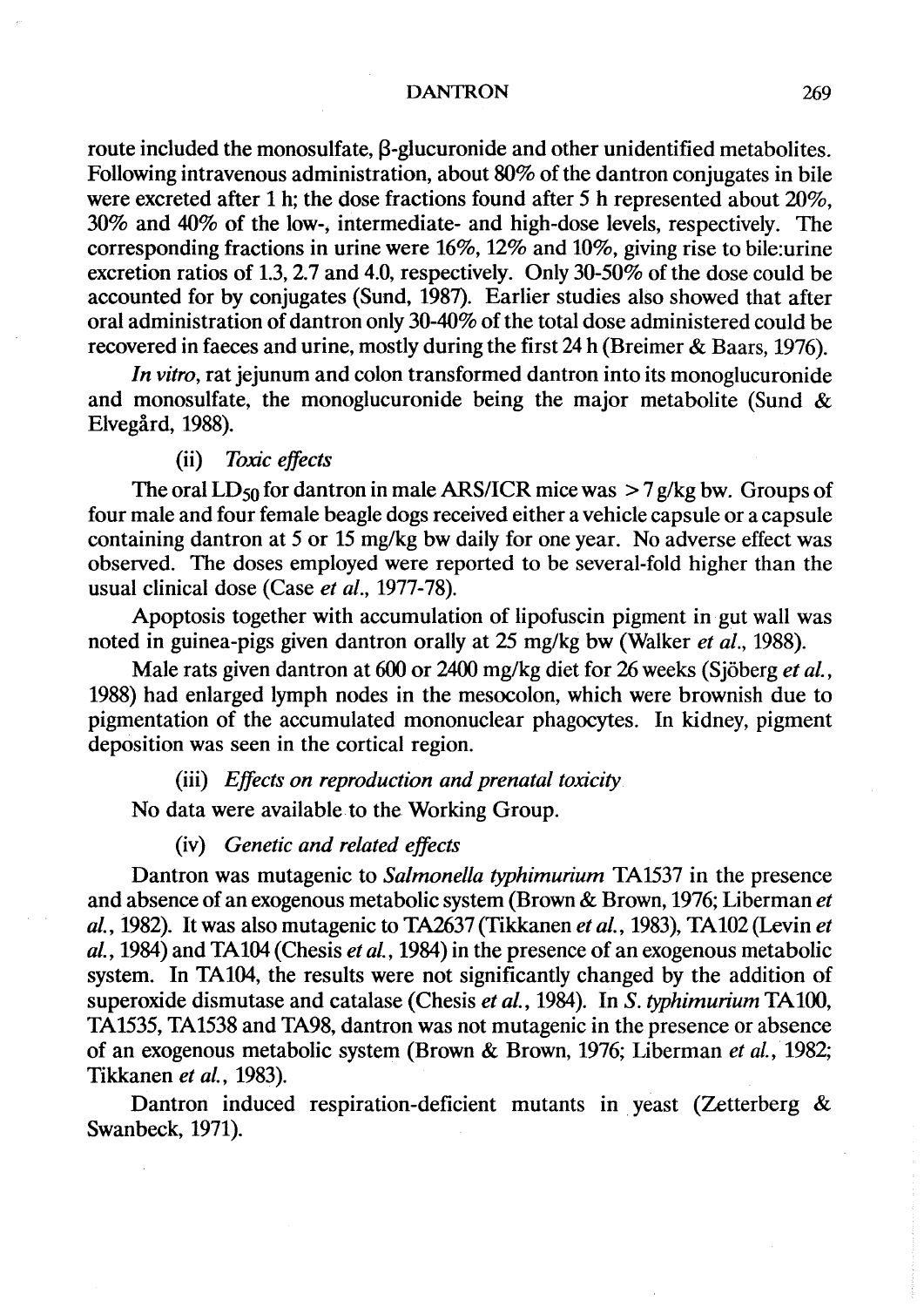It induced unscheduled DNA synthesis in hepatocytes from mice (Mori et al., 1984) and rats (Mori et al., 1984; Kawai et al., 1986) but not in another studywith rat hepatocytes (Probst et al., 1981). Dantron induced chromosomal aberrations in human peripheral lymphocytes *in vitro* in the absence of an exogenous metabolic system (Carballo et al., 1981). In some studies, dantron inhibited gap-junctional intercellular communication in Chinese hamster V79 cells (Umeda et  $\vec{a}l$ ., 1980 [The Working Group noted that the way in which the data were presented precluded statistical analysis.]; Trosko et al., 1982 [one dose]), but in other studies no such effect was found in Chinese hamster V79 cells (Kinsella, 1982; Zeilmaker & Yamasaki, 1986) or in human fibroblasts (Si et al., 1988).

### (h) Humans

### (i) Pharmacokinetics

Following its administration within 24 h of the induction of labour in 12 women, dantron was found in maternal urine, neonatal urine and amniotic fluid. Most of the drug appeared as a glucuronide in both mothers and babies (Blair et al., 1977).

#### (ii) Adverse effects

Liver damage was reported in a woman who had used a laxative containing dantron and dioctyl calcium sulfosuccinate for one year. The symptoms disappeared after discontinuation of the medication but reappeared upon resumption; none of the compounds given alone had any effect on the results of hepatic function tests (Tolman et al., 1976).

A woman developed deep discoloration of the skin following ingestion of large amounts of a laxative containing dantron (Darke & Cooper, 1978). Such staining was also found in other studies, predominantly in elderly subjects, and was localized to the buttocks and thighs, with minor inflammatory symptoms (Bunney & Noble, 1974; Cox & Vickers, 1984). Contact of skin with faeces or urine containing the drug seems to be a prerequisite for discoloration. Inflammation, when present, may result from reduction of the parent compound in the colon to the diol derivative, which irritates both the gut and skin (Puschmann, 1983; Ippen, 1974), while the parent compound does not (Green et al., 1988).

Melanosis coli, a state involving apoptosis and lipofuscin pigment accumulation in macrophages in colonic lamina propria, has been described in persons using anthraquinone laxatives (Bockus et al., 1933; Speare, 1951; Wittoesch et al., 1958; Steer & Colin-Jones, 1975; Badiali et al., 1985; Walker et al., 1988).

# 3.3 Case reports and epidemiological studies of carcinogenicity to humans

No data were available to the Working Group.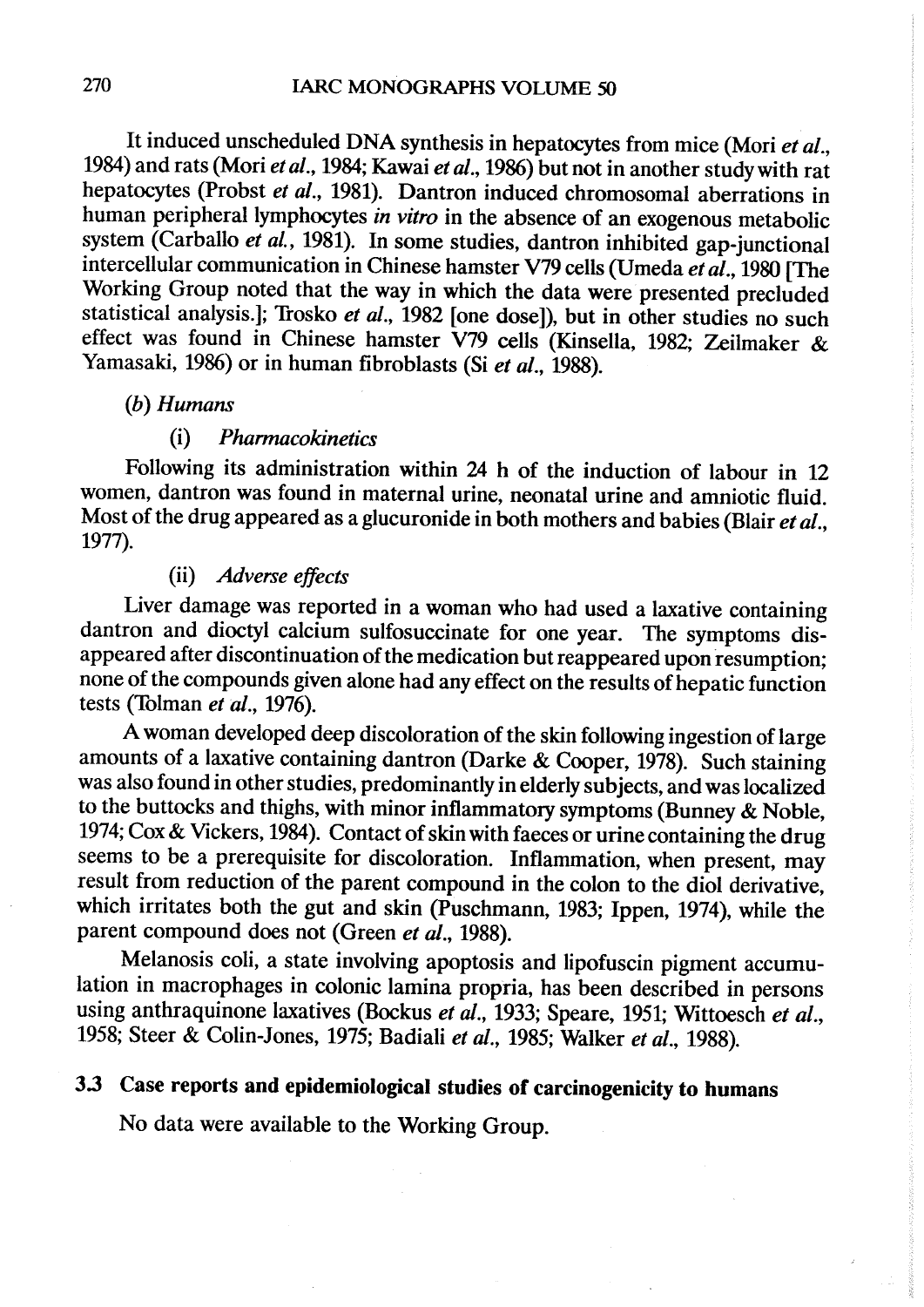## 4. Summary of Data Reported and Evaluation

#### 4.1 Exposure data

Dantron ocurs naturally in several species of plants and in insects. It has been produced and widely used since the beginning of the century as a laxative and, to a lesser extent, as an intermediate for dyes. No data on occupational exposure levels were available.

### 4.2 Experimental carcinogenicity data

Dantron was tested for carcinogenicity by oral administration in single studies in male mice of one strain and in male rats of one strain. In mice, a small increase in the incidence of hepatocellular carcinomas and a large increase in adenomatous polypoid hyperplasia of the colon were observed; there was also an increased combined incidence of adenomas and adenocarcinomas of the colon and caecum. ln rats, dantron increased the incidence of adenocarcinomas of the colon.

#### 4.3 Human carcinogenicity data

No data were available to the Working Group.

#### 4.4 Other relevant data

ln one study, dantron caused chromosomal aberrations in human lymphocytes in vitro. It gave contradictory results with respect to the induction of unscheduled DNA synthesis in rodent cells and was mutagenic to yeast in one study and to Salmonella typhimurium. Dantron did not inhibit gap-junctional intercellular communication in human cells, but conflicting results were obtained in Chinese hamster cells. (See Appendix 1.)

## 4.5 Evaluation $1$

There is sufficient evidence for the carcinogenicity of dantron in experimental animaIs.

No data were available from studies in humans on the carcinogenicity of dantron.

<sup>&</sup>lt;sup>1</sup>For definition of the italicized terms, see Preamble, pp. 26–29.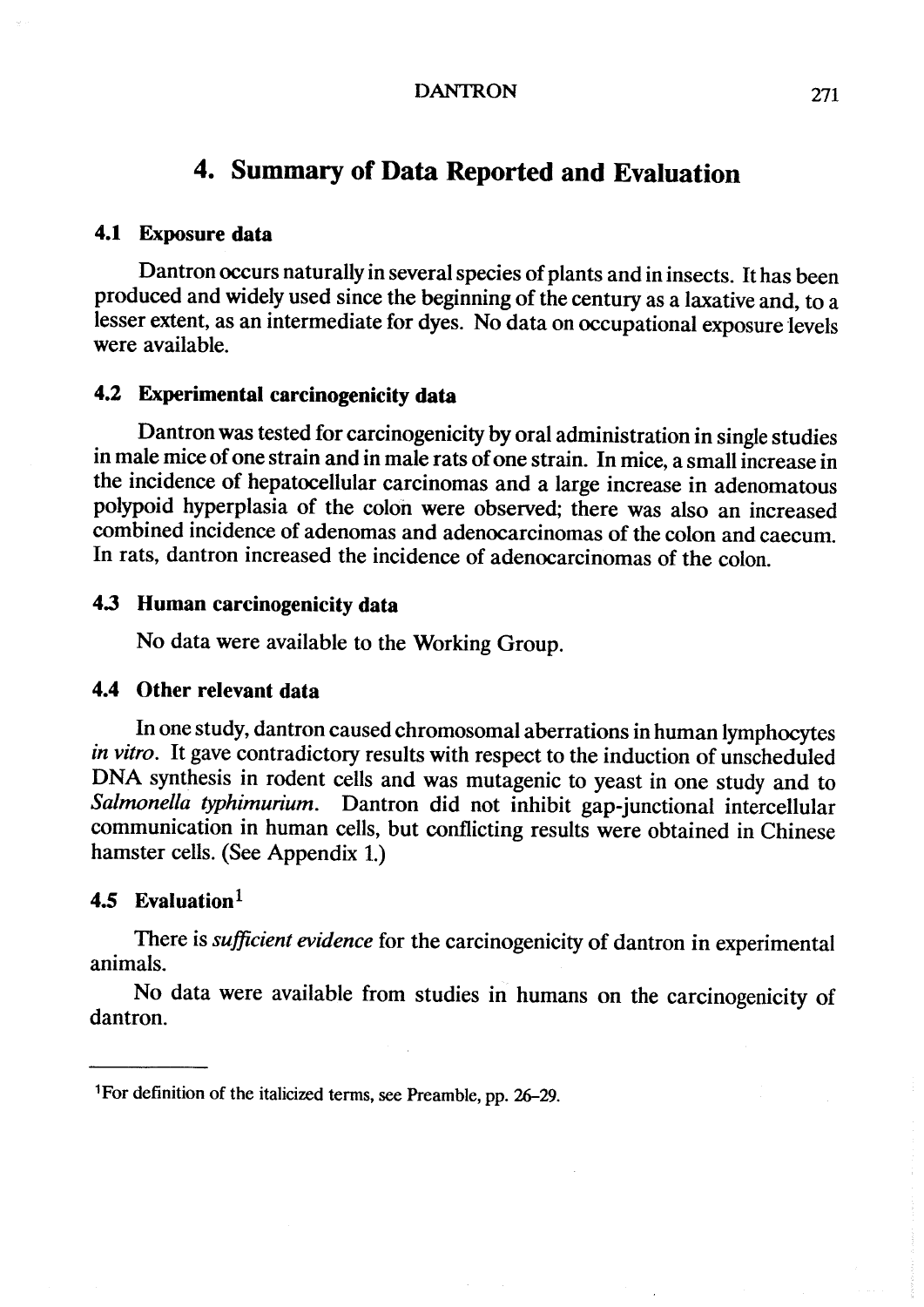#### Overall evaluation

Dantron is possibly carcinogenic to humans (Group 2B).

### 5. References

- Aldrich Chemical Co. (1988) 1988-1989 Aldrich Catalog/Handbook of Fine Chemicals, Milwaukee, WI, p. 552
- Anon. (1981) The Pharmaceutical Codex, London, The Pharmaceutical Press, p. 244
- Anon. (1987) Adria and Hoechst-Roussel Danthron-free OTC Laxatives. FDC Reports Pink Sheet, April 6,  $T&G-6-T&G-7$
- Baars, A.J., Vermeulen, R.J. & Breimer, D.D. (1976) Gas chromatographie determination of the laxative 1,8-dihydroxyanthraquinone in urine and faeces.  $\hat{J}$ . Chromatogr., 120, 217-220
- Badiali, D., Marchezziano, A., Pallone, F., Paoluzi,"P, Bausano, G., Iannoni, C., Materia, E., Anzini, F. & Corazziari, E. (1985) Melanosis of the rectum in patients with chronic constipation. Dis. Colon Rectum, 28, 241-245
- Blair, A.W., Burdon, M., Powell, J., Gerrard, M. & Smith, R. (1977) Fetal exposure to 1:8 dihydroxyanthraquinone. Biol. Neonate, 31, 289-293
- Bockus, H.L., Willard, J.H. & Bank, J. (1933) Melanosis coli. The etiologic significance of the anthracene laxatives: a report of forty-one cases.  $J.$  Am. med. Assoc., 101, 1-6
- Breimer, D.D. & Baars, A.J. (1976) Pharmacokinetics and metabolism of anthraquinone laxatives. Pharmacology, 14 (Suppl. 1), 30-47
- Brown, J.P. & Brown R.J. (1976) Mutagenesis by 9,10-anthraquinone derivatives and related compounds in Salmonella typhimurium. Mutat. Res., 40, 203-224
- Bunney, M.H. & Noble, I.M. (1974) Red skin and Dorbanex. Br. med. J., i, 731
- Carballo, M.A., D'Aquino, M. & Aranda, E.I. (1981) Acion clastogenica de un compuesto antraquinonico en linfocitos humanos. [Mutagenic effect of an anthraquinone compound on human lymphocytes (Sp.).] Medicina, 41, 531-534
- Case, M.T., Smith, J.K. & Nelson, R.A. (1977-78) Acute mouse and chronic dog toxicity studies of danthron, dioctyl sodium sulfosuccinate, foloxalkol and combinations. Drug. chem. Toxicol., 1, 89-101
- Chemical Information Services Ltd (1989-90) Directory of World Chemical Producers, Oceanside, NY
- Chesis, P.L., Levin, D.E., Smith, M.T., Ernster, L. & Ames, B.N. (1984) Mutagenicity of quinones: pathways of metabolic activation and detoxification. Proc. natl Acad. Sci. USA, 81, 1696-1700
- Cox, N.H. & Vickers, C.F.H. (1984) A cutaneous complication of Dorbanex therapy. Clin. exp. Dermatol., 9, 624-626
- Darke, C.S. & Cooper, R.G. (1978) Unusual case of skin discoloration. Br. med. J., ii, 1188-1189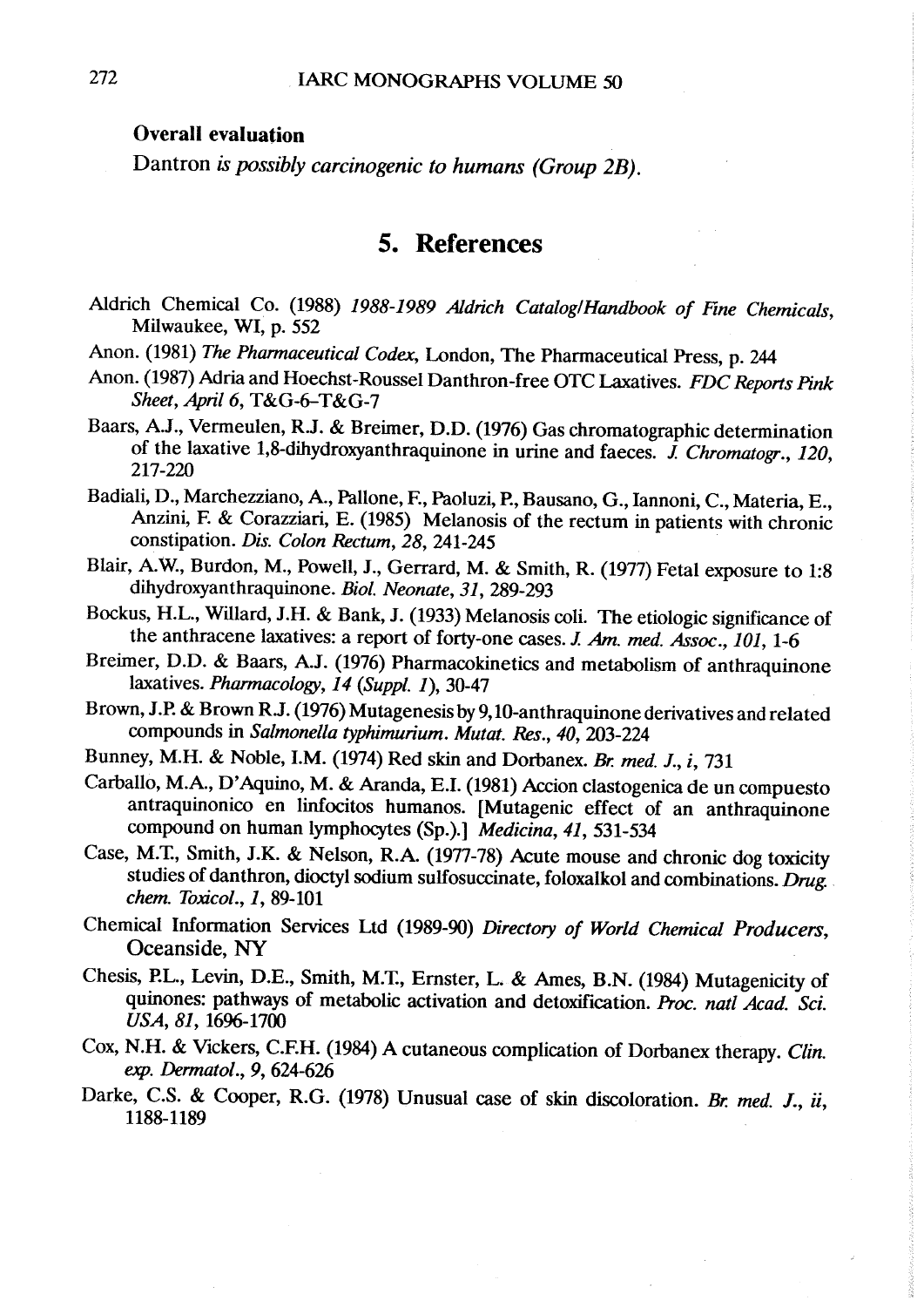- Enviro Control (1981) Anthraquinone Dye Toxicological Profiles (CSPC-Mono-82-2; US NTIS PB83-166033), Rockville, MD
- Fournier, G., Ludwig Bercht, C.A., Paris, R.R. & Paris, M.R. (1975) 3-Methoxychrysazin, a new anthraquinone from Xyris semifuscata. Phytochemistry, 14, 2099
- Green, P.G., Grattan, C.E.H., Kennedy, C.T.C. & Forbes, D.R. (1988) Patch testing with dithranol and its degradation products. Contact Derm., 18, 117-119
- Howard, D.F., Phillips, D.W., Jones, T.H. & Blum, M.S. (1982) Anthraquinones and anthrones: occurrence and defensive function in a Chrysomelid beetle. Naturwissenschaften, 69, 91-92
- Ippen, H. (1974) Red skin and Dorbanex. Br. med. J., ii, 345
- Kawai, K., Mori, H., Sugie, S., Yoshimi, N., Inouie, T., Nakamuru, T., Nozawa, Y. & Matsushima, T. (1986) Genotoxicity in the hepatocyte/DNA repair test and toxicity to liver mitochondria of 1-hydroxyanthraquinone and several dihydroxyanthraquinones. Cell Biol. Toxicol., 2,457-467
- Kinsella, A.R. (1982) Elimination of metabolic co-operation and the induction of sister chromatid exchanges are not properties corn mon to all promoting or co-carcinogenic agènts. Carcinogenesis, 3, 499-403
- Kok, R.M. & Faber, D.B. (1981) Qualitative and quantitative analysis of some synthetic, chemically acting laxatives in urine by gas chromatography-mass spectrometry. J. Chromatogr., 222, 389-398
- Lancaster Synthesis Ltd. (1988) Lancaster Organic Research Chemicals, Windham, NH, p. 380
- Levin, D.E., Hollstein, M., Christman, M.F. & Ames, B.N. (1984) Detection of oxidative mutagens with a new Salmonella tester strain (TA102). Methods Enzymol., 105, 249-254
- Liberman, D.E, Fink, R.C., Schaefer, EL., Mulcahy, R.J. & Stark, A.-A. (1982) Mutagenicity of anthraquinone and hydroxylated anthraquinones in the Ames/Salmonella microsome system. Appl. environ. Microbiol., 43, 1354-1359
- Michalowicz, W.A. (1981) Preparation of hydroxyanthraquinones, US Patent 4,292,248 to American Color & Chemical Corp.
- Miller, B.E. & Danielson, N.D. (1987) Fluorimetric determination of danthron in pharmaceutical tablets and in urine. Anal. chim. Acta, 192, 293-299
- Mori, H., Kawai, K., Ohbayashi, E, Kuniyasu, 1:, Yamazaki, M., Hamasaki, 'f & Wiliams, G.M. (1984) Genotoxicity of a variety of mycotoxins in the hepatocyte primary culture/DNA repair test using rat and mouse hepatocytes. Cancer Res., 44, 2918-2923
- Mori, H., Sugie, S., Niwa, K., Thkahashi, M. & Kawai, K. (1985) Induction of intestinal tumours in rats by chrysazin. Br. J. Cancer, 52, 781-783
- Mori, H., Sugie, S., Niwa, K., Yoshimi, N., Tanaka, T. & Hirono, I. (1986) Carcinogenicity of chrysazin in large intestine and liver of mice. Jpn. J. Cancer Res. (Gann), 77, 871-876
- Pouchert, C.J., ed. (1981) The Aldrich Library of Infrared Spectra, 3rd ed., Milwaukee, WI, Aldrich Chemical Co., p. 90
- Pouchert, C.J., ed. (1983) The Aldrich Library of NMR Spectra, 2nd ed., Vol. 2, Milwaukee, WI, Aldrich Chemical Co., p. 91
- Pouchert, C.J., ed. (1985) The Aldrich Library of FT-IR Spectra, Vol. 2, Milwaukee, WI, Aldrich Chemical Co., p. 87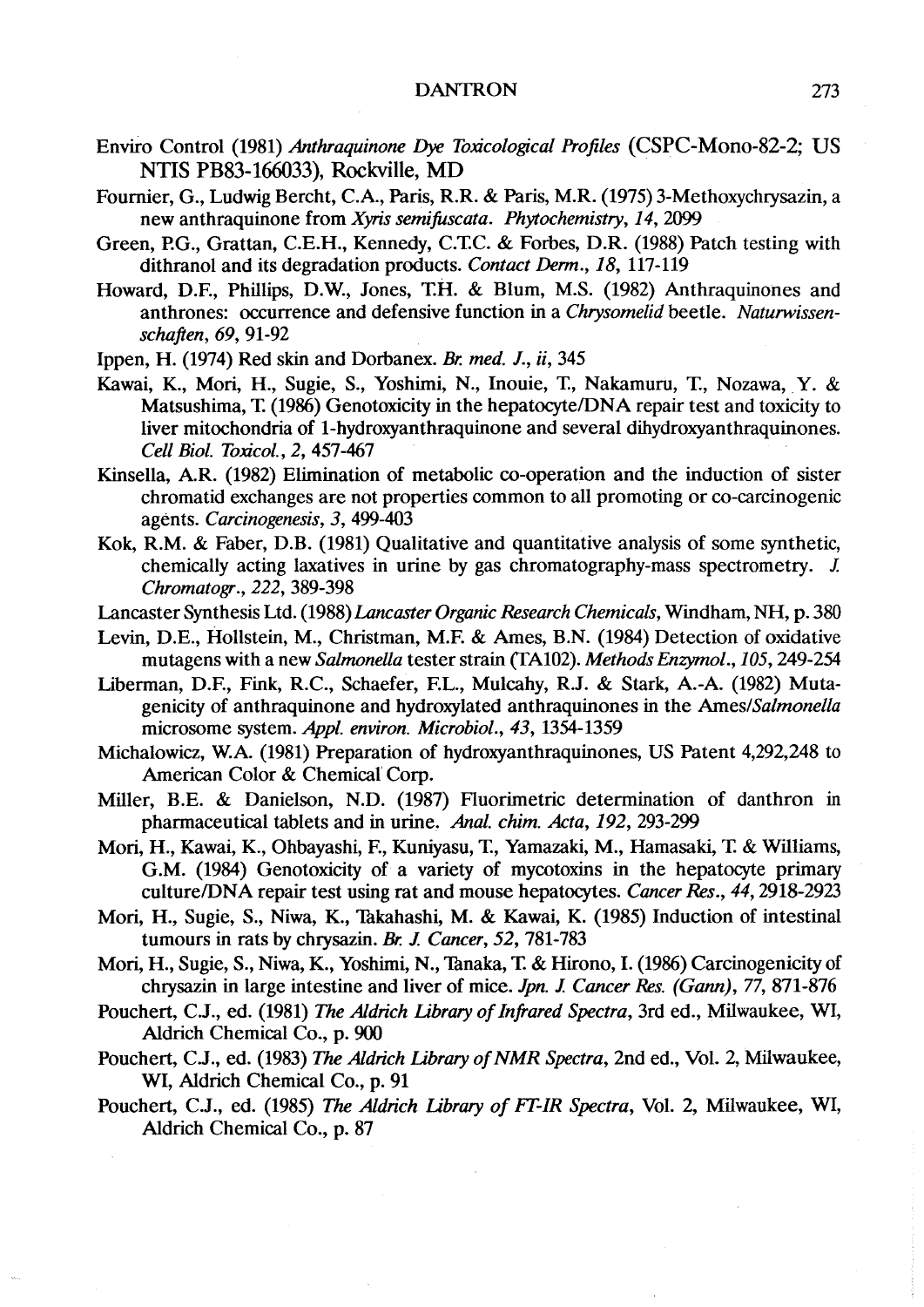- Probst, G.S., McMahon, R.E., Hil, L.E., Thompson, C.Z., Epp, J.K. & Neal, S.B. (1981) Chemically-induced unscheduled DNA synthesis in primary rat hepatocyte cultures: a comparison with bacterial mutagenicity using 218 compounds. Environ. Mutagenesis, 3, 11-32
- Puschmann, M. (1983) The anthralin erythema: influence of concentration, duration of contact, oxidation products and corticosteroids. Clinical, reflection photometric, and microscopic examinations. Z. Hautkr., 58, 1646-1647
- Reynolds, J.E.F., ed. (1989) Martindale. The Extra Pharmacopeia, 29th ed., London, The Pharmaceutical Press, pp. 1073-1112
- Sadtler Research Laboratories (1980) Standard Spectra Collection, 1980 Cumulative Index, Philadelphia, PA
- Segal, A., Katz, C. & Van Duuren, B.L. (1971) Structure and tumor-promoting activity of anthralin (1,8-dihydroxy-9-anthrone) and related compounds. J. med. Chem., 14, 1152-1154
- Si, E.C.C., Pfeifer, R.W. & Yim, G.K.W. (1988) Anthralin, a non-phorbol tumor promoter, fails to inhibit metabolic coperation in mutant human fibroblasts, but inhibits phytohemagglutinin-induced lymphocyte blastogenesis in vitro. Toxicology, 53, 199-212
- Sigma Chemical Co. (1988) Biochemical and Organic Compounds for Research and Diagnostic Clinical Reagents, St Louis, MO, p. 521
- Sjöberg, P., Hedelin, U., Kronevi, 1:, Lydén-Skolowski, A., Magnusson, G., Montin, G., Olofsson, I.-M. & Lidquist, N.G. (1988) Pigmentation of kidneys and lymph nodes of mesocolon in rats fed diets containing the laxative danthron. Toxicol. Lett., 44, 299-306
- Speare, G.S. (1951) Melanosis coli: experimental observations on its production and elimination in twenty-three cases.  $\hat{A}m$ . J. Surg., 82, 631-637
- Steer, H.W. & Colin-Jones, D.G. (1975) Melanosis coli: studies of the toxic effects of irritant purgatives. J. Pathol., 115, 199-205
- Sund, R.B. (1987) Studies on laxatives: biliary and urinary excretion in rats given danthron by intravenous infusion or gastric intubation. Pharmacol. Toxicol., 61, 130-137
- Sund, R.B. & Elvegård, S.-O. (1988) Anthraquinone laxatives: metabolism and transport of danthron and rhein in the rat small and large intestine in vitro. Pharmacol., 36 (Suppl. 1), 144-151
- Tikkanen, L., Matsushima, T. & Natori, S. (1983) Mutagenicity of anthraquinones in the Salmonella preincubation test. Mutat. Res., 116, 297-304
- Tolman, K.G., Hammar, S. & Sannella, J.J. (1976) Possible hepatotoxicity of Doxidan®. Ann. intern. Med., 84, 290-292
- Trosko, J.E., Jone, C., Aylsworth, C. & Tsushimoto, G. (1982) Elimination of metabolic cooperation is associated with the tumor promoters, oleic acid and anthralin. Carcinogenesis, 3, 1101-1103
- Umeda, M., Noda, K. & Ono, T. (1980) Inhibition of metabolic cooperation in Chinese hamster cells by various chemicals including tumor promoters. Gann, 71, 614-620
- Walker, N., Bennett, R.E. & Axelsen, R.A (1988) Melanosis coli. A consequence of anthraquinone-induced apoptosis of colonic epithelial cells. Am. J. Pathol., 131, 465-476